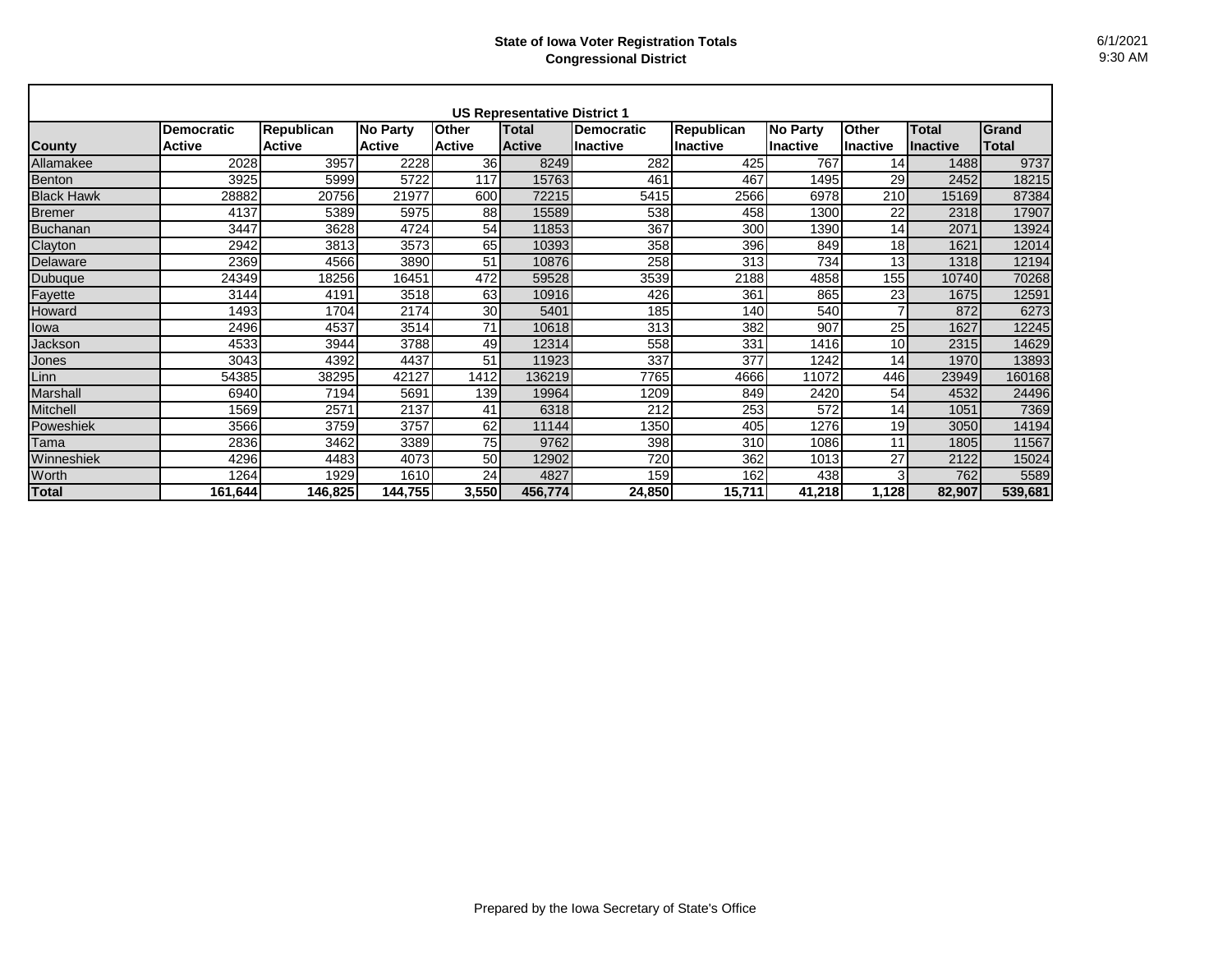| <b>US Representative District 2</b> |                                    |                                    |                           |                        |                               |                         |                                      |                                    |                                 |                                 |                |
|-------------------------------------|------------------------------------|------------------------------------|---------------------------|------------------------|-------------------------------|-------------------------|--------------------------------------|------------------------------------|---------------------------------|---------------------------------|----------------|
| <b>County</b>                       | <b>Democratic</b><br><b>Active</b> | <b>Republican</b><br><b>Active</b> | No Party<br><b>Active</b> | Other<br><b>Active</b> | <b>Total</b><br><b>Active</b> | Democratic<br>Ilnactive | <b>Republican</b><br><b>Inactive</b> | <b>No Party</b><br><b>Inactive</b> | <b>Other</b><br><b>Inactive</b> | <b>Total</b><br><b>Inactive</b> | Grand<br>Total |
| Appanoose                           | 1787                               | 3223                               | 2085                      | 47                     | 7142                          | 391                     | 363                                  | 794                                | 12                              | 1560                            | 8702           |
| Cedar                               | 3170                               | 4311                               | 3806                      | 82                     | 11369                         | 327                     | 341                                  | 851                                | 29                              | 1548                            | 12917          |
| Clarke                              | 1292                               | 2218                               | 1562                      | 42                     | 5114                          | 238                     | 238                                  | 566                                | 13                              | 1055                            | 6169           |
| Clinton                             | 8960                               | 8841                               | 9458                      | 180                    | 27439                         | 1598                    | 897                                  | 3516                               | 70                              | 6081                            | 33520          |
| <b>Davis</b>                        | 1334                               | 1998                               | 1058                      | 18                     | 4408                          | 158                     | 209                                  | 324                                | 10                              | 701                             | 5109           |
| Decatur                             | 1077                               | 1864                               | 1157                      | 22                     | 4120                          | 282                     | 204                                  | 327                                | 15                              | 828                             | 4948           |
| Des Moines                          | 8774                               | 6906                               | 6402                      | 167                    | 22249                         | 1813                    | 956                                  | 2590                               | 63                              | 5422                            | 27671          |
| Henry                               | 2562                               | 5014                               | 3335                      | 68                     | 10979                         | 570                     | 693                                  | 1707                               | 38                              | 3008                            | 13987          |
| Jasper                              | 7291                               | 8012                               | 6883                      | 145                    | 22331                         | 1060                    | 783                                  | 2173                               | 27                              | 4043                            | 26374          |
| Jefferson                           | 3993                               | 3289                               | 2244                      | 76                     | 9602                          | 623                     | 317                                  | 766                                | 25                              | 1731                            | 11333          |
| Johnson                             | 47043                              | 16299                              | 24364                     | 756                    | 88462                         | 8721                    | 3567                                 | 8683                               | 322                             | 21293                           | 109755         |
| Keokuk                              | 1415                               | 2600                               | 1710                      | 30                     | 5755                          | 252                     | 258                                  | 513                                | 6                               | 1029                            | 6784           |
| Lee                                 | 7310                               | 5467                               | 5593                      | 132                    | 18502                         | 1356                    | 619                                  | 2362                               | 59                              | 4396                            | 22898          |
| Louisa                              | 1472                               | 2581                               | 1848                      | 27                     | 5928                          | 306                     | 253                                  | 727                                | 11                              | 1297                            | 7225           |
| Lucas                               | 1100                               | 2402                               | 1508                      | 29                     | 5039                          | 172                     | 259                                  | 477                                | 8                               | 916                             | 5955           |
| Mahaska                             | 2316                               | 6695                               | 3310                      | 113                    | 12434                         | 437                     | 668                                  | 1206                               | 22                              | 2333                            | 14767          |
| <b>Marion</b>                       | 4856                               | 9941                               | 5931                      | 149                    | 20877                         | 712                     | 981                                  | 1617                               | 28                              | 3338                            | 24215          |
| Monroe                              | 1183                               | 2010                               | 1272                      | 23                     | 4488                          | 166                     | 180                                  | 321                                | 13                              | 680                             | 5168           |
| <b>Muscatine</b>                    | 7270                               | 7938                               | 7409                      | 197                    | 22814                         | 1675                    | 1153                                 | 3104                               | $\overline{79}$                 | 6011                            | 28825          |
| Scott                               | 35246                              | 30575                              | 34375                     | 906                    | 101102                        | 8384                    | 4918                                 | 14708                              | 375                             | 28385                           | 129487         |
| Van Buren                           | 749                                | 2289                               | 1091                      | 29                     | 4158                          | 136                     | 236                                  | 406                                | $\overline{7}$                  | 785                             | 4943           |
| Wapello                             | 6330                               | 5656                               | 5166                      | 115                    | 17267                         | 1422                    | 771                                  | 2029                               | 44                              | 4266                            | 21533          |
| Washington                          | 3246                               | 5572                               | 4093                      | 95                     | 13006                         | 432                     | 615                                  | 1245                               | 42                              | 2334                            | 15340          |
| Wayne                               | 762                                | 1591                               | 964                       | 18                     | 3335                          | 110                     | 155                                  | 230                                | 4                               | 499                             | 3834           |
| <b>Total</b>                        | 160,538                            | 147,292                            | 136,624                   | 3,466                  | 447,920                       | 31,341                  | 19,634                               | 51.242                             | 1.322                           | 103,539                         | 551,459        |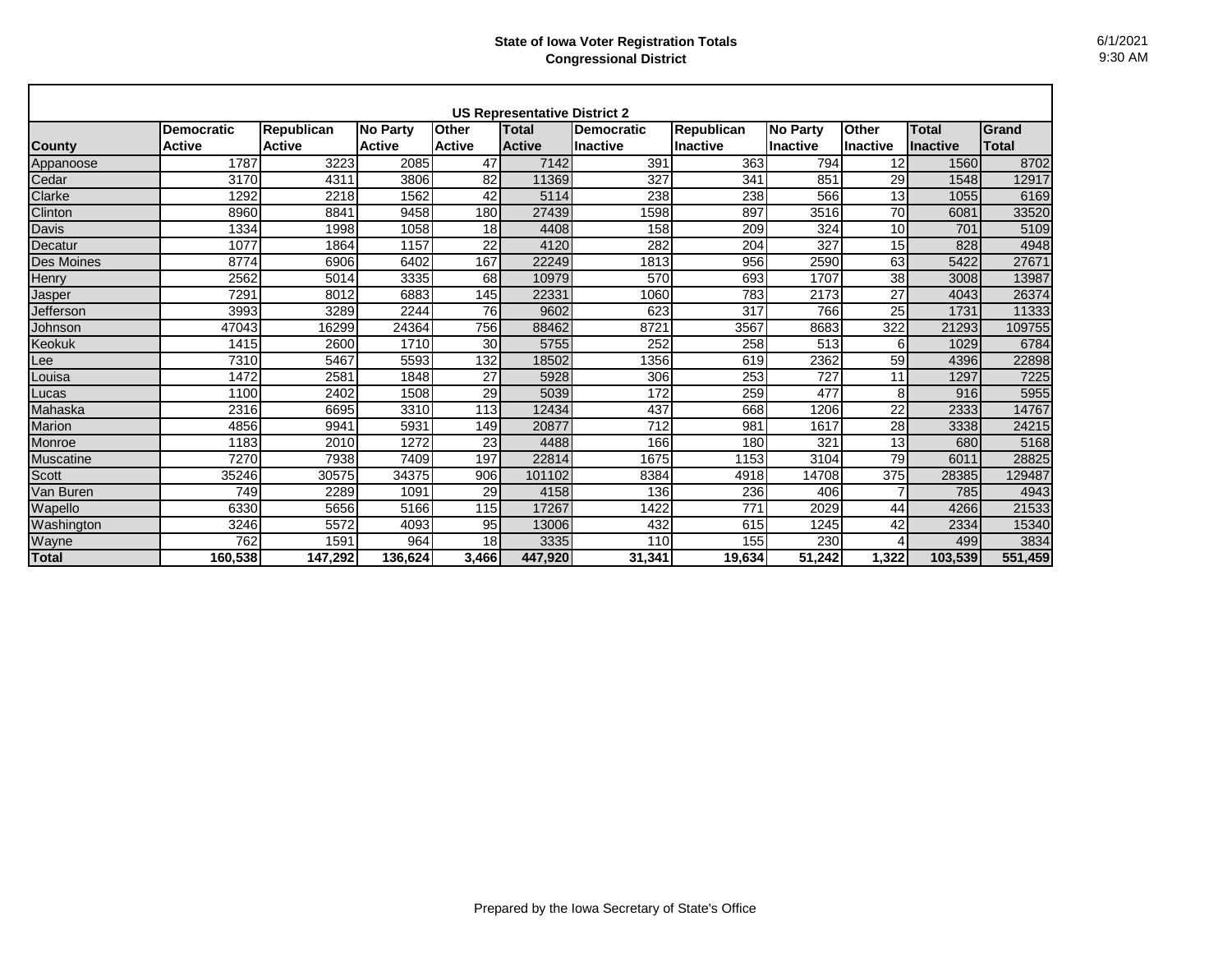| <b>US Representative District 3</b> |                                    |                                    |                                  |                               |                        |                                |                               |                              |                          |                           |                |
|-------------------------------------|------------------------------------|------------------------------------|----------------------------------|-------------------------------|------------------------|--------------------------------|-------------------------------|------------------------------|--------------------------|---------------------------|----------------|
| <b>County</b>                       | <b>Democratic</b><br><b>Active</b> | <b>Republican</b><br><b>Active</b> | <b>No Party</b><br><b>Active</b> | <b>Other</b><br><b>Active</b> | Total<br><b>Active</b> | <b>Democratic</b><br>lInactive | <b>Republican</b><br>Inactive | <b>No Party</b><br>Ilnactive | Other<br><b>Inactive</b> | <b>Total</b><br>llnactive | Grand<br>Total |
| Adair                               | 927                                | 2111                               | 1544                             | 22                            | 4604                   | 124                            | 207                           | 456                          | 8                        | 795                       | 5399           |
| Adams                               | 501                                | 1111                               | 789                              | 12                            | 2413                   | 52                             | 78                            | 272                          |                          | 403                       | 2816           |
| Cass                                | 1480                               | 4299                               | 2149                             | 44                            | 7972                   | 216                            | 556                           | 782                          | 19                       | 1573                      | 9545           |
| <b>Dallas</b>                       | 18250                              | 21543                              | 19555                            | 516                           | 59864                  | 1871                           | 2085                          | 4472                         | 143                      | 8571                      | 68435          |
| Fremont                             | 860                                | 2470                               | 842                              | 28                            | 4200                   | 177                            | 304                           | 370                          | 15                       | 866                       | 5066           |
| Guthrie                             | 1578                               | 2936                               | 2327                             | 52                            | 6893                   | 220                            | 295                           | 707                          | 9                        | 1231                      | 8124           |
| Madison                             | 2597                               | 4613                               | 3242                             | 81                            | 10533                  | 312                            | 439                           | 743                          | 19                       | 1513                      | 12046          |
| <b>Mills</b>                        | 1790                               | 5083                               | 2096                             | 95                            | 9064                   | 347                            | 658                           | 814                          | 39                       | 1858                      | 10922          |
| Montgomery                          | 1068                               | 3366                               | 1488                             | 37                            | 5959                   | 203                            | 448                           | 679                          | 15                       | 1345                      | 7304           |
| Page                                | 1517                               | 4869                               | 1927                             | 63                            | 8376                   | 325                            | 587                           | 873                          | 15                       | 1800                      | 10176          |
| Polk                                | 119159                             | 79572                              | 76141                            | 2828                          | 277700                 | 18144                          | 9462                          | 19962                        | 834                      | 48402                     | 326102         |
| Pottawattamie                       | 14542                              | 21094                              | 14078                            | 559                           | 50273                  | 3393                           | 3356                          | 6158                         | 265                      | 13172                     | 63445          |
| Ringgold                            | 509                                | 1895                               | 472                              | 11                            | 2887                   | 88                             | 145                           | 161                          | 2                        | 396                       | 3283           |
| Taylor                              | 582                                | 1986                               | 898                              | <b>26</b>                     | 3492                   | 94                             | 179                           | 297                          | 8                        | 578                       | 4070           |
| <b>Union</b>                        | 1489                               | 3215                               | 2093                             | 38                            | 6835                   | 254                            | 261                           | 904                          | 14                       | 1433                      | 8268           |
| Warren                              | 10152                              | 12767                              | 9930                             | 256                           | 33105                  | 1138                           | 1191                          | 2260                         | 78                       | 4667                      | 37772          |
| Total                               | 177,001                            | 172,930                            | 139,571                          | 4,668                         | 494,170                | 26,958                         | 20,251                        | 39,910                       | 1,484                    | 88,603                    | 582,773        |